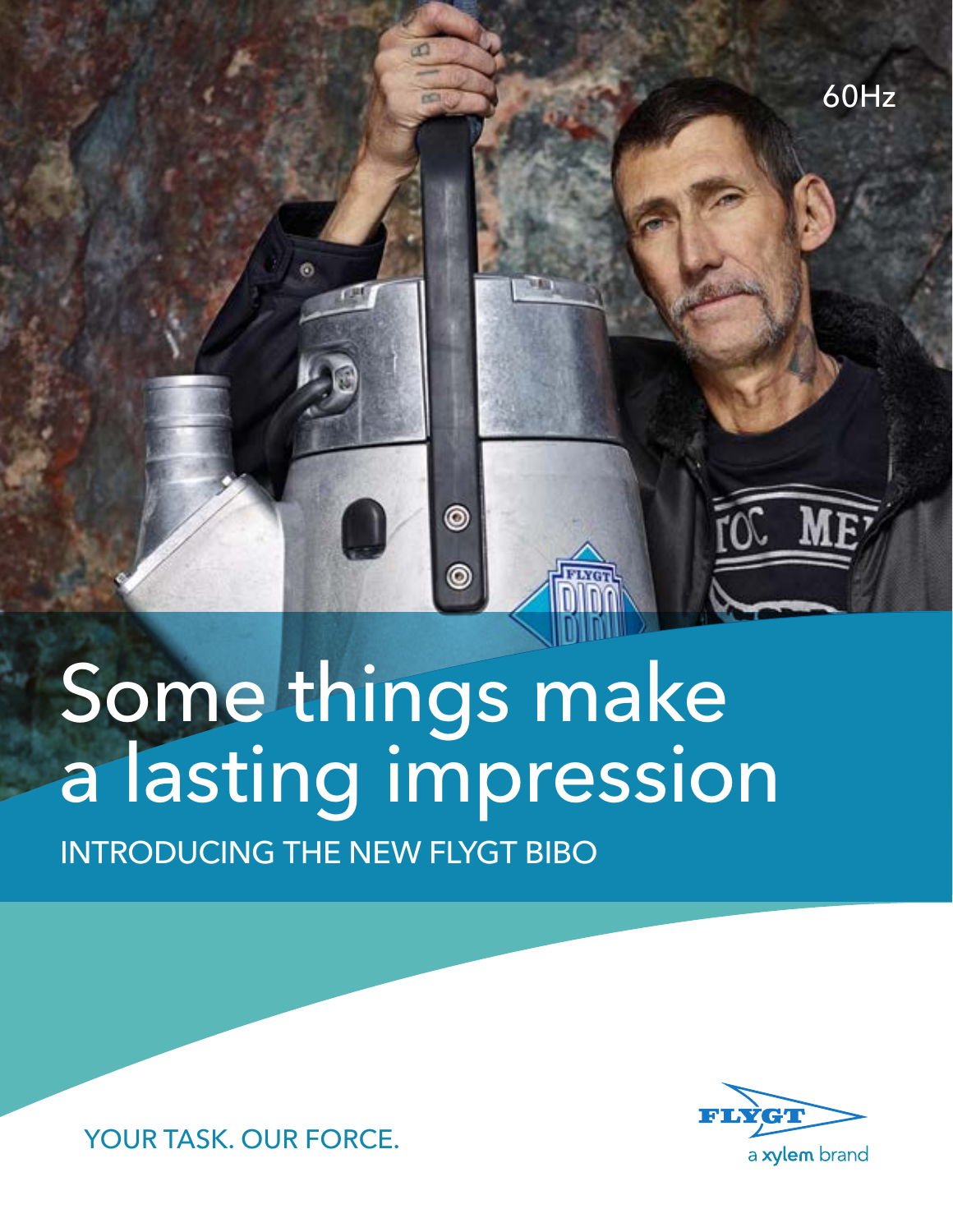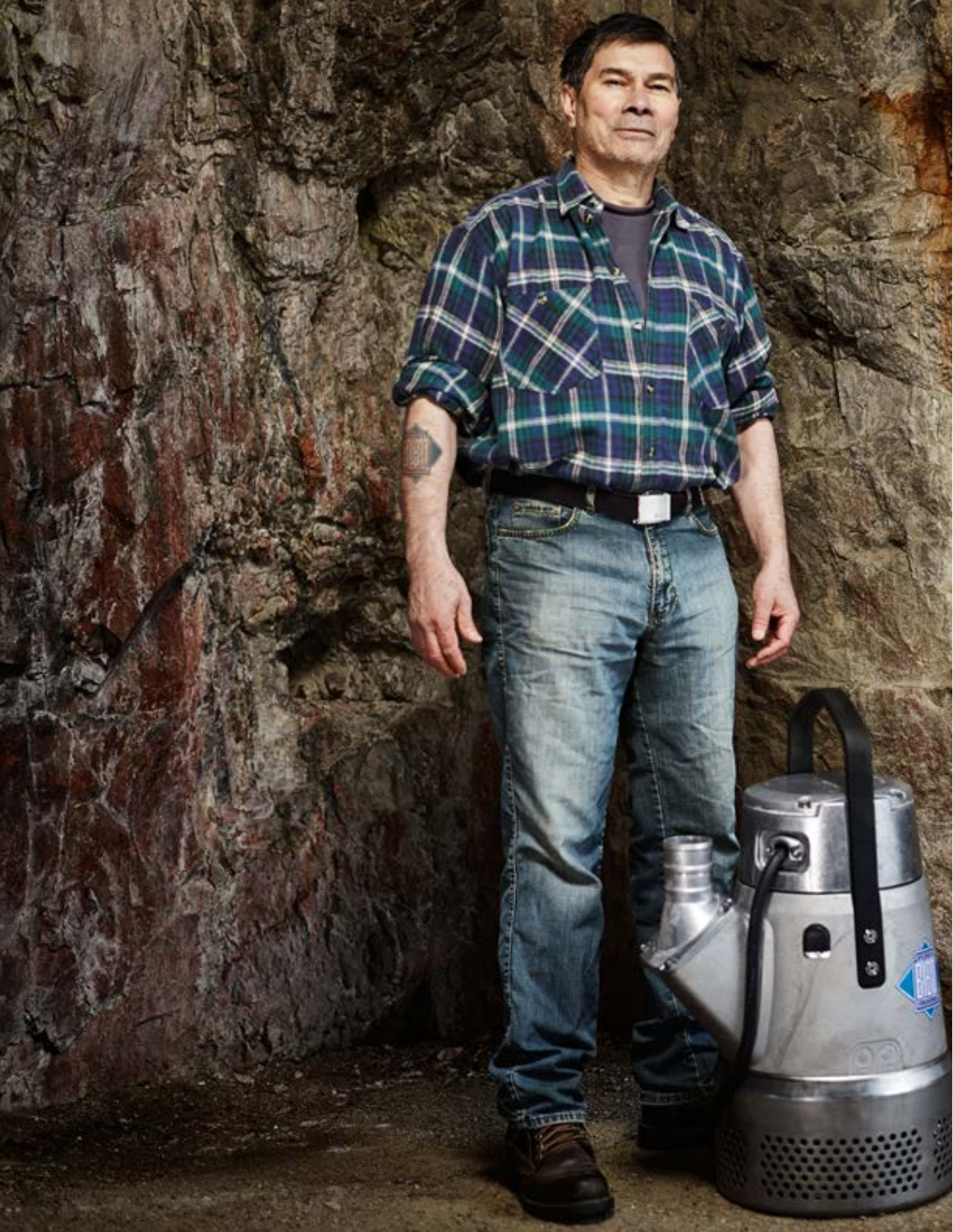# **ANEW LEGEND** IS BORN

For decades whenever a dewatering challenge seemed too tough or too harsh, the answer has been simple, Flygt BIBO. So how do you improve upon a legend? Easy, we created a new one. Introducing the new Flygt BIBO.

Let's admit something right away. We live and breathe pumps. We could spend a lifetime talking about NPSH and duty points, performance curves and friction losses. However to you our pumps are simply the things that move the water out of your way. That's how we like it.

You want to be able to switch on our pumps and forget about them. That's why we have dry running in the basic design, reduced the number of parts to make maintenance and inspection far easier as well as increasing uptime with wear resistant hydraulics that mean these pumps can take a beating and still keep running.

Over the years Flygt BIBO has meant reliability. Now a new legend rooted in tradition brings dependable dewatering to future generations. Flygt BIBO, still a choice you never regret.

#### **Innovation to battle downtime**

We'd love to tell you what we've developed to make the Flygt BIBO a pump that just keeps going and going. Things like wear-resistant hydraulics, Dura-Spin™, Spin-Out™ and Hard-Iron™ impeller. However we're afraid we might put you to sleep. On second thoughts maybe we should, because with the new levels of pump uptime your sleep won't be interrupted by having to fix pump problems.

#### **Reducing costs**

What are your service personnel going to do with all the freed-up time they're going to have? With the fast impeller adjustment and easy access inspection, the time needed to service your pump has dropped to a minimum. With the ability to run dry your staff will spend less time babysitting your pumps and more time doing what they came to do.

#### **APPLICATIONS**

With more than 60 years' experience supplying dewatering pumps to some of the most demanding sites around the world, Xylem has designed the new Flygt BIBO series to stand up to the toughest conditions.



A reliable and robust dewatering system is critical on any mining site. Despite the difficult and demanding nature of these environments, Flygt BIBO easily handles any dewatering challenge in open-pit or underground mines and quarries.

#### **Construction & Tunneling**



The ideal choice for tough construction site dewatering tasks, whether it is active or reactive dewatering of ground water. With the new adjustable handle these pumps can be simply and safely moved to another part of the site once they have completed a task.

#### **XYLEM RENTAL**

Sometimes renting is the best choice; especially for short-term projects. Xylem Rental gives you access to a broad range of well-maintained world-class products and expertise when you need it, wherever you are. With a service network spanning 150 countries, Xylem is there to help with the muscle, craft, flexibility and responsiveness to keep your business moving and your water pumping.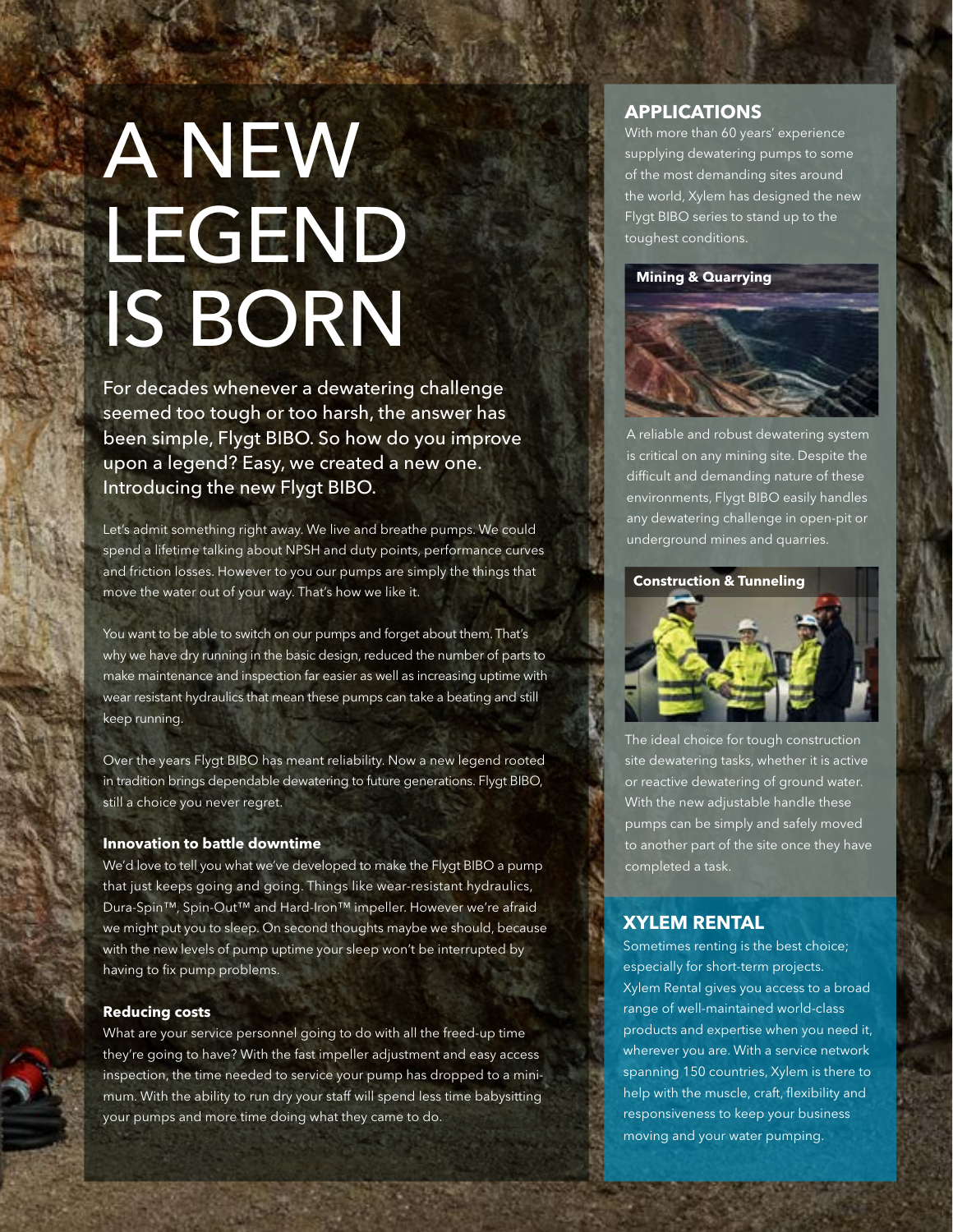# Where innovation meets tradition

It still has the iconic look; a shape that means stability and robustness. We took our proven hydraulic design and merged it with features that once set the standard in dewatering pumping.

### Just let it run

You don't want to spend your time babysitting pumps. You just want to switch it on and let it pump. That´s why the pump have dry running capabilities.



### **Air valve**

The cooler the motor, the better the performance. The air valve opens when the pump is running dry.

## **B**

**C**

Highly efficient to reduce generated heat.

**Aluminum stator housing & generous oil volume** Improves heat transfer from the motor.

## Tougher than the rest

**Class H motor** 

The Flygt BIBO design protects the hydraulic and seal parts like never before. The Flygt BIBO series has robustness built-in to keep your operations moving in even the harshest environments.

#### **Dura-Spin™**

The unique closed impeller and the suction cover with Dura-Spin™ grooves work together sweeping abrasive particles away from the impeller neck.



**D**

**F**

**G**

**H**

#### **Spin-Out™**

This patented design protects the outer seal and extends service life by expelling abrasive particles from the seal.

#### **PolyLife™ coated wear parts**

Wear-resistant polylife coating on certain wear parts. (Nitrile rubber available as option)

#### **Hard-Iron™**

Specially designed Hard-Iron<sup>™</sup> impeller (60 HRC) and suction cover reduces wear and increases uptime.

#### **Open Impeller alternative**

The open impeller with its back-swept vanes effectively prevents string solids from obstructing the pump and increases uptime.



#### **Dura-Spin™**

With an open impeller, wear will increase the clearance between the impeller vanes and the suction cover, resulting in a loss of performance. With Dura-Spin, the unique closed impeller (1) and suction cover with grooves (2) work together sweeping abrasive particles away from the impeller neck. (3) This makes the hydraulics at least three times more wear resistant than pumps with open impellers. With the single impeller-adjustment screw you can easily restore pump performance.

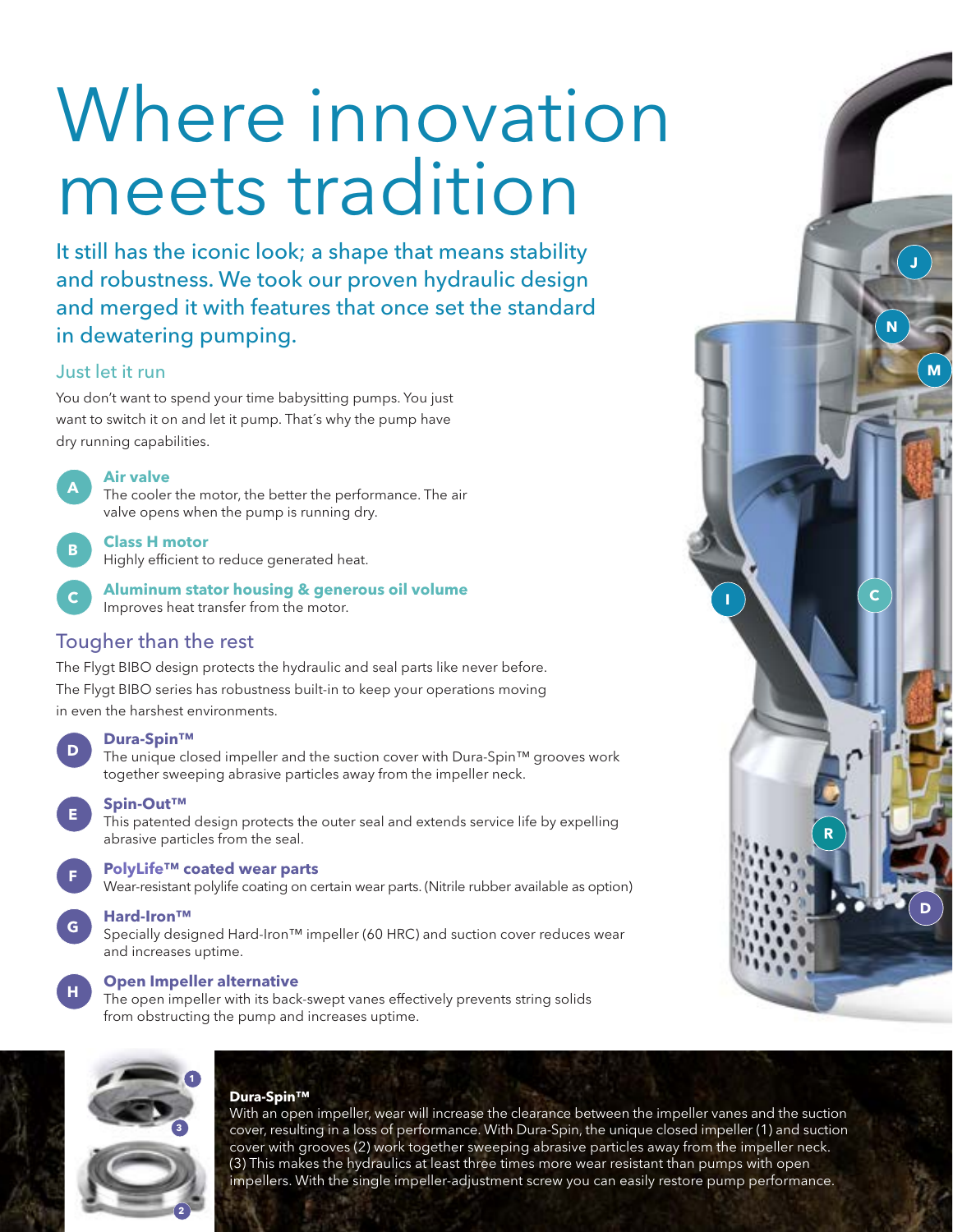

## Last pump standing

You need your pump to keep pumping; in all environments and in all situations. We know what you need and here are some features that experience tells us you´re going to like.



#### **Wide base and low discharge**

More stability with less risk of the pump tipping over.



## **Sealed off terminal board**

To protect the pump from consequential damage.



#### **Strainer bottom with shock absorbers**

Rubber shock absorbers provide impact protection. Strainer holes prevent obstruction due to large debris while the strainer bottom offers an easy-to-grip design with less risk of a drop.



**Adjustable handle** 

Change height to suit lifting device.



#### **Protected cable entry**

Less risk of cable damage when handling the pump.



#### **Flygt SUBCAB®**

Superior mechanical strength for dependable long-term sealing in the cable entry.

### Service with a smile

You want to spend as little time servicing your pumps as possible. Thanks to easy impeller adjustment and few parts, the Flygt BIBO series brings a high level of simplicity to service. Once you know one pump in the series you'll know them all.



#### **Single impeller-adjustment screw**

Fast and easy impeller-adjustment restores clearances to near-original condition, thereby increasing pump performance.



#### **Plug-in™ seal with aluminum housing**

The unique aluminum one-piece Plug-in™ seal provides a perfect fit and fast, simple replacement. It features Active Seal™ for zero leakage into the stator housing and uses superior quality seal ring materials.

#### **Inspection cover**

No need to loosen the top from the stator with fast access to the junction box.



**Q**

#### **External inspection and oil plugs**

Quick service check, less downtime, no unnecessary disassembly. **<sup>R</sup>**







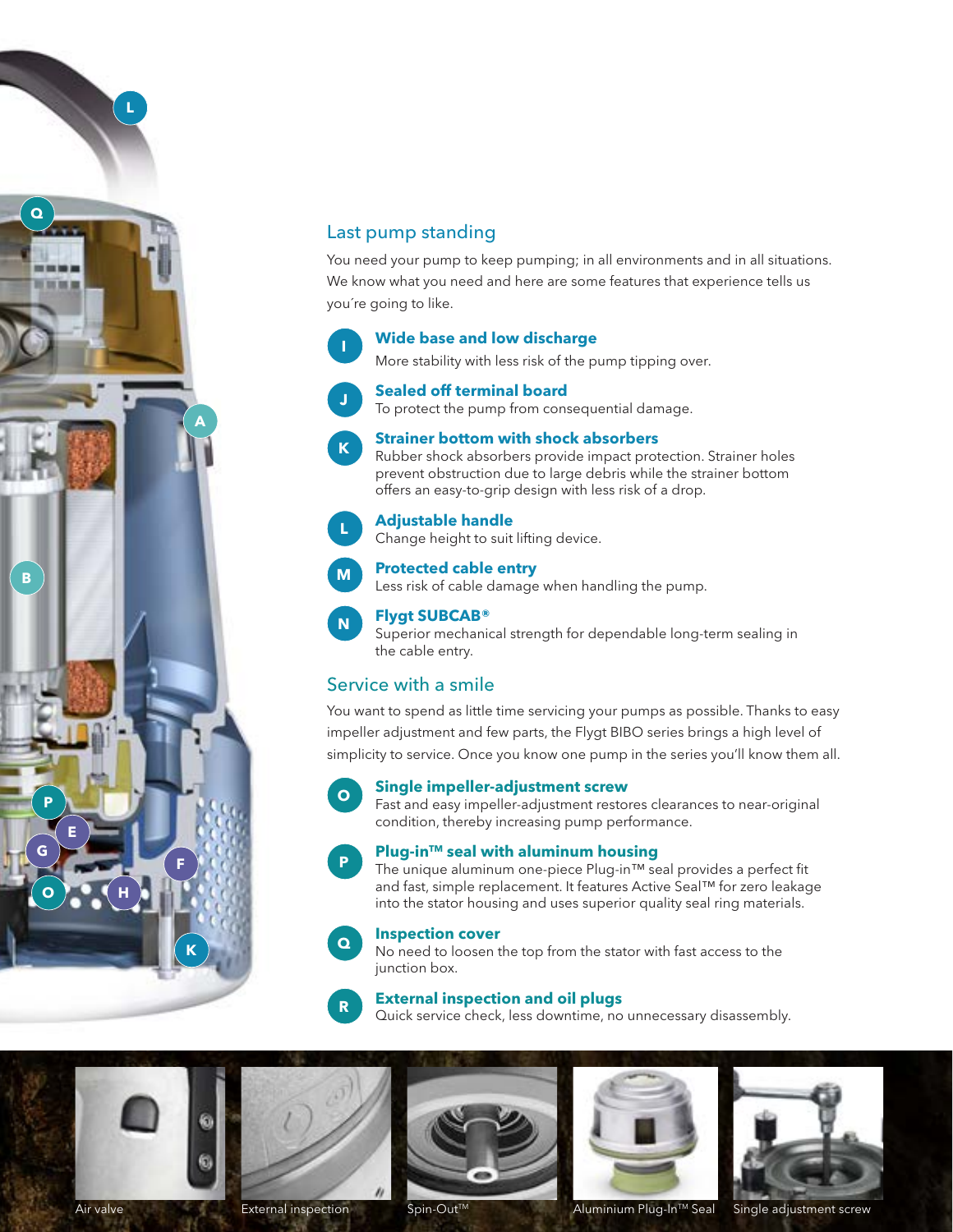# The toughest pumps that ever were

Flygt BIBO pumps cover medium, high, and super-high pressures to handle almost any application.

#### **2830.180**













SH=Super high head HT=High head MT=Medium head B=Wear resistant impeller K=Open impeller

#### **Power ratings and sizes**

| <b>Model</b>                | 2830          | 2840          | 2860          | 2860 SH         | 2870         |
|-----------------------------|---------------|---------------|---------------|-----------------|--------------|
| Rating, hp (kW)             | 5.9(4.4)      | 8.9(6.6)      | 15(11.2)      | 15(11.2)        | 27(20)       |
| Rated current A at 230V* 3~ | 15            | 21            | 35            | 35              | 61           |
| Rated current A at 460V* 3~ | 7             | 11            | 18            | 18              | 31           |
| Rated current A at 575V* 3~ | 6             | 9             | 14            | 14              | 25           |
| Weight, Ibs (Kg)            | 119 (54)      | 123(56)       | 201 (91)      | 234 (106)       | 339 (154)    |
| Max Height in (mm)          | 30''(762)     | 30''(762)     | 35" (889)     | 38 1/2" (975)   | 39" (991)    |
| Max Width in (mm)           | 14 1/2" (367) | 14 1/2" (367) | 16 3/4" (425) | 16 3/4" (425)   | 20" (500)    |
| Discharge $\varnothing$ in  | 3''/4''       | 3''/4''       | 3''/4''/6''   | 3 <sup>''</sup> | 4''/6''      |
| Strainer holes in (mm)      | $3/8$ " (10)  | $3/8$ " (10)  | $3/8$ " (10)  | $3/8$ " (10)    | $1/2$ " (12) |
| Warm liquid 158 °F (70 °C)  | <b>YES</b>    | <b>YES</b>    | <b>YES</b>    | <b>YES</b>      | <b>YES</b>   |
| Flame proof version MSHA    | N/A           | N/A           | N/A           | N/A             | N/A          |

\* Approximate current. Additional voltage available on request. Find more information in the product data sheet.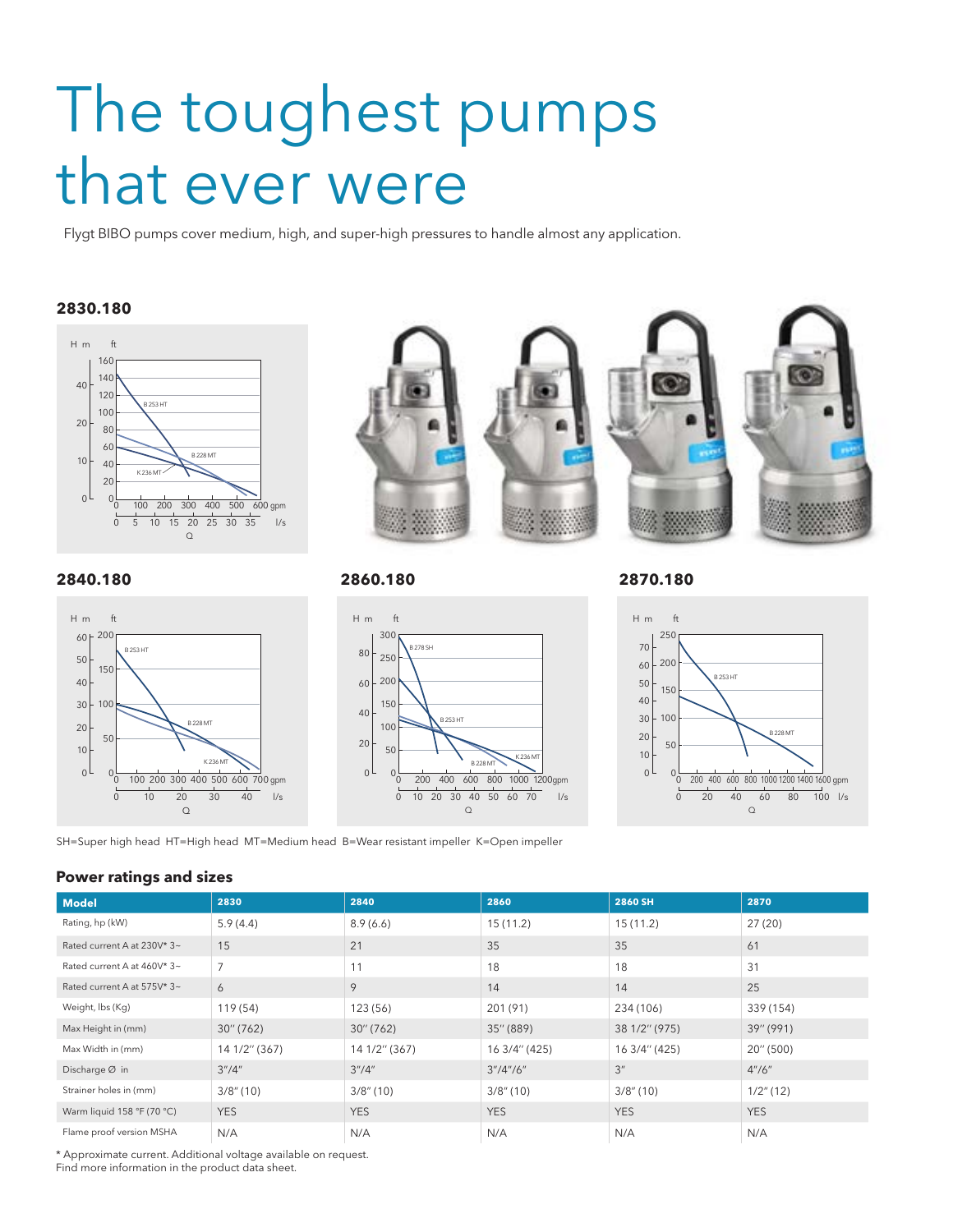# Enhancing performance and versatility

Enhance the performance of Flygt BIBO pumps by selecting options and accessories specially designed to simplify pump installation and operation:

| Flygt BIBO 2800 series                             | 2830     | 2840 | 2860     | 2870     |
|----------------------------------------------------|----------|------|----------|----------|
| Closed impeller Dura spin™,<br>Hard-Iron™          |          |      |          |          |
| Open Impeller, Hard-Iron™                          |          |      |          |          |
| Super high head version Dura spin™                 |          |      |          |          |
| Nitrile rubber coated seal<br>house cover          |          |      |          |          |
| Nitrile rubber coated diffusor                     | ∩        |      | ∩        | ∩        |
| Poly-life™, Polyurethane<br>coated diffusor        |          |      |          |          |
| SUBCAB <sup>®</sup> submersible cables             |          |      |          |          |
| SUBCAB <sup>®</sup> screened<br>submersible cables | ∩        | ∩    | ◯        | ∩        |
| Zink anode protection                              | ∩        | ∩    | Ω        | ∩        |
| Warm liquid version 70 degrees                     | ∩        | ◠    | $\Omega$ | ◠        |
| Tandem connection                                  | ∩        | ∩    | ∩        | Ω        |
| Level regulator in pump top                        | $\Omega$ | ◠    | ∩        | $\Omega$ |
| Level regulator external                           | O        | ◠    | ∩        | ◠        |
| Starters manual/automatic                          | $\circ$  | ∩    | ∩        | ◠        |
| Flygt pump raft™                                   | ∩        | ∩    | ∩        | Ω        |
| FPC 100™ pump control                              | ◠        | ∩    | ∩        | റ        |
| PIM™ pump integraded memory                        | Ω        | Ω    | Ω        | O        |

 $=$  Standard  $O =$  Optional



# Your task. Our force.

Whatever the dewatering challenge we have the solution for you. Sludge, slurry, big pumps, small pumps, electrical or diesel driven, corrosive abrasive particles or high pH levels, we have the pump that matches your requirements with a reliability and performance second to none. From the legendary Flygt Bibo to the lightweight Ready, the sturdy Flygt 5000 to the independently-powered Godwin there is no other company that covers the full spectrum of dewatering needs like Xylem. We've got your back!

## Xylem TotalCare

Xylem TotalCare is a comprehensive, integrated portfolio of services designed to ensure that your water and wastewater equipment keeps running at its best. Our team of knowledgeable and highly skilled technicians are experts in drainage and slurry applications. We take pride in our ability to help customers overcome challenges and optimize operations by providing the right solution every time.

Our service network spans 150 countries and chances are we have a workshop close to your operations that can support you with application engineering, maintenance, pump repair, spare parts, turnkey project management, and more. We look forward to hearing from you.

Find out more about TotalCare services at xyleminc.com/totalcare